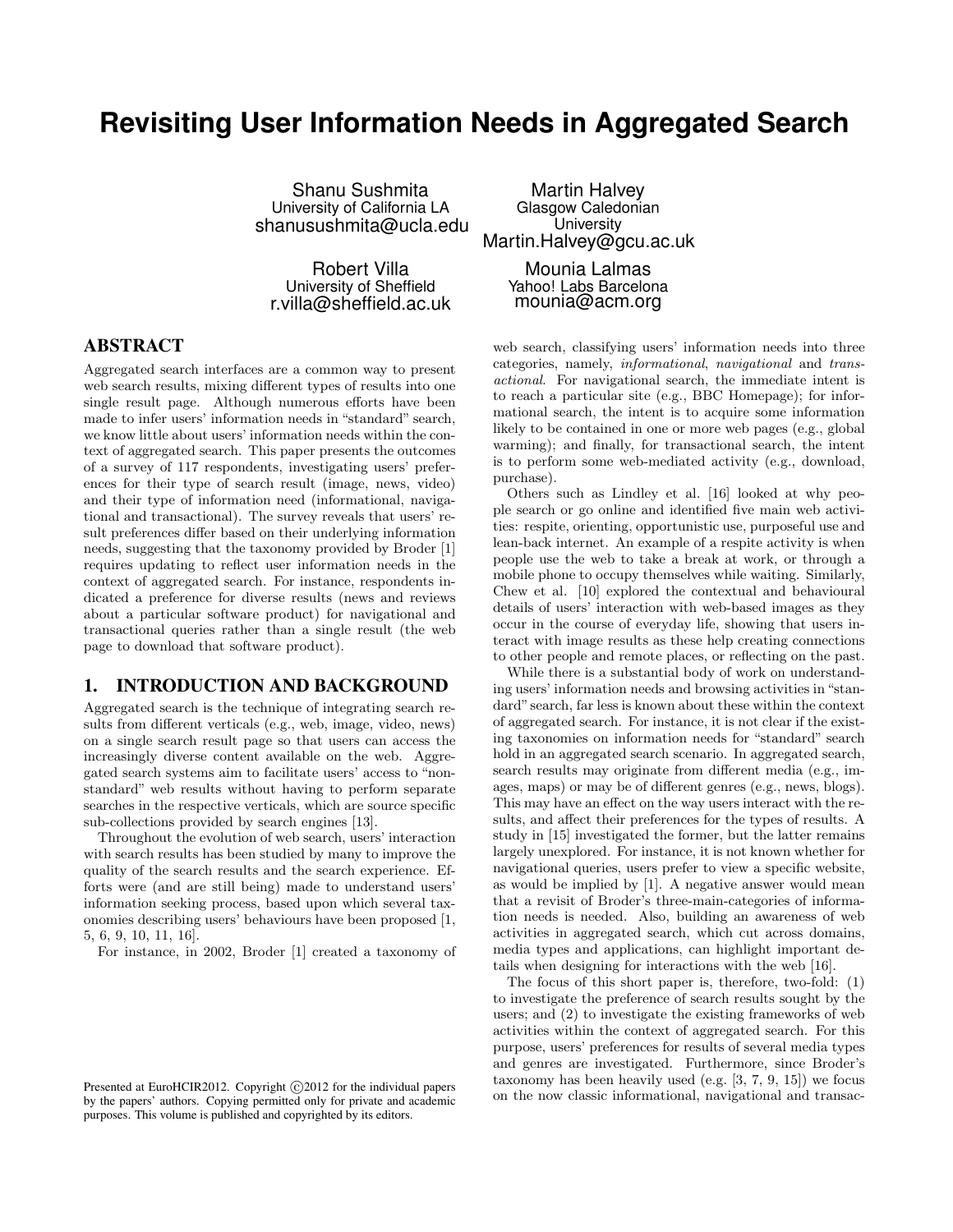tional categories. We nonetheless aim to extend this work with other taxonomies  $(e.g., ODP<sup>1</sup>)$  in future work. This paper makes the following contributions: (1) Investigates users' preference for search results (media and genres) for informational, navigational and transactional search tasks; and (2) Provides empirical evidence to support the need for updating the above three categories within the context of aggregated search.

We present the results of a survey that investigated users' preferences for results of different media types and genres, as answers to informational, navigational and transactional queries.

# 2. STUDY

A survey containing sixteen questions (4 background questions and 12 search task questions) was distributed on various social networks. The survey allowed us to reach a large and diverse enough number of users, and is a common way to elicit user perceptions and preferences [4, 8]. A total of 117 respondents completed the survey, of which 60 were female and 54 male; the remaining 3 did not disclose their gender. The respondents' age varied between 20-59 years (mean 29). Geographically, respondents were distributed across the US and Canada (3%), Europe (34%), Asia (62%) and Africa (1%). Most respondents were familiar with search engines and used them frequently.

### 2.1 Task

The aim of the survey was to elicit users' preferences for the types (media, genres) of search results for informational, navigational and transactional search tasks. To this end, we designed four search topics<sup>2</sup> for each of these three categories. The list of topics for each category is listed in Table 1. In total, there were twelve questions for each respondent to answer. The orders of the questions were rotated to minimise ordering bias.

We designed topics that could be understood universally (e.g, global warming, checking emails, buying dvd, software download). Furthermore, the topics were devised to fit the informational, navigational and transactional categories. Therefore, we did not manipulate topics to suit specific media or genre. For instance, for the topic global warming, some people may want to read the latest news about global warming, some others may want to view pictures of melting icebergs, while some others may want to watch a documentary on global warming. Therefore this topic does not have an implicit type intent (e.g. image) but requires the gathering of information (informational search task) from many web pages; it is expected that users will look for multiple results to satisfy the corresponding information need. However, it will depend on users which result types (image, news, video, etc) they prefer to view – only news articles, few pictures, or a combination of both.

### 2.2 Procedure

For each search topic, the respondents were given five choices, namely, web, news, image, video and other results<sup>3</sup>. The re-



Figure 1: Screenshot showing the preference options provided to the respondents for the selection of search result choices.

Table 2: Median and Interquartile Range for the Preference Rank Score, where Q1and Q3 are 1st and 3rd quartile.

|               | Navigational      |             | Informational Transactional |
|---------------|-------------------|-------------|-----------------------------|
| Result        | Median            | Median      | Median                      |
| Type          | $(Q1 - Q3)$       | $(Q1 - Q3)$ | $(Q1 - Q3)$                 |
| Web           | $1(1-1)$          | $1(1-2)$    | $1(1-1)$                    |
| Image         | $3(2-4)$          | $3(2-4)$    | $(2-4)$<br>3                |
| Video         | $3(3-4)$          | $2(1-3)$    | $(2-4)$<br>3.               |
| <b>News</b>   | $(2-4)$<br>$^{2}$ | $2(1-4)$    | $2(2-4)$                    |
| <b>Others</b> | $(2-5)$           | $4(3-5)$    | $(3-5)$<br>4                |

spondents were allowed to select as many options as they desired. That is, they were allowed to select just 'one' or 'all' options, and therefore were not forced to provide a preference for all the choices listed. This allowed a more natural selection of choices, and hence reduced any design bias. In cases when the respondents selected more than one option, they were asked to rank the choices, by providing "1st", "2nd" ......,"5th" preference for each choice. For instance, if image, news and *others* were selected as choices, these had to be ranked in order of preference (e.g., 1st preference - news, 2nd preference – image, 3rd preference – others).

Figure 1, shows the screenshot of an example question with the preference options. Next, the outcomes of the survey are presented.

### 3. OUTCOMES

As the data obtained from the survey was non-parametric, we report medians and the interquartile range for the preference scores. The results are reported in Table 2, which shows the median rank of each vertical by information need. Friedman tests were performed to estimate the significance of preference for the results types, among and across the three categories (navigational, informational and transactional). Finally, multiple Wilcoxon-tests were run in the post-hoc analyses while adjusting the p-values using the Bonferroni method. The outcomes from the post-hoc pair wise comparisons for navigational, informational and transactional categories are shown in Tables 3, 4 and 5 respectively. Each row in these tables indicates whether a particular result type was preferred over each of the other result types.

As can be seen in Table 2, most respondents indicated the 'web page' as the most preferred type of results, when

<sup>1</sup>http://www.dmoz.org/

<sup>2</sup>A search topic describes a search task scenario. The concept of a search task scenario was inspired from [2].

<sup>3</sup>The definitions of these categories were not specified in the instructions and were left open to respondents' interpretation.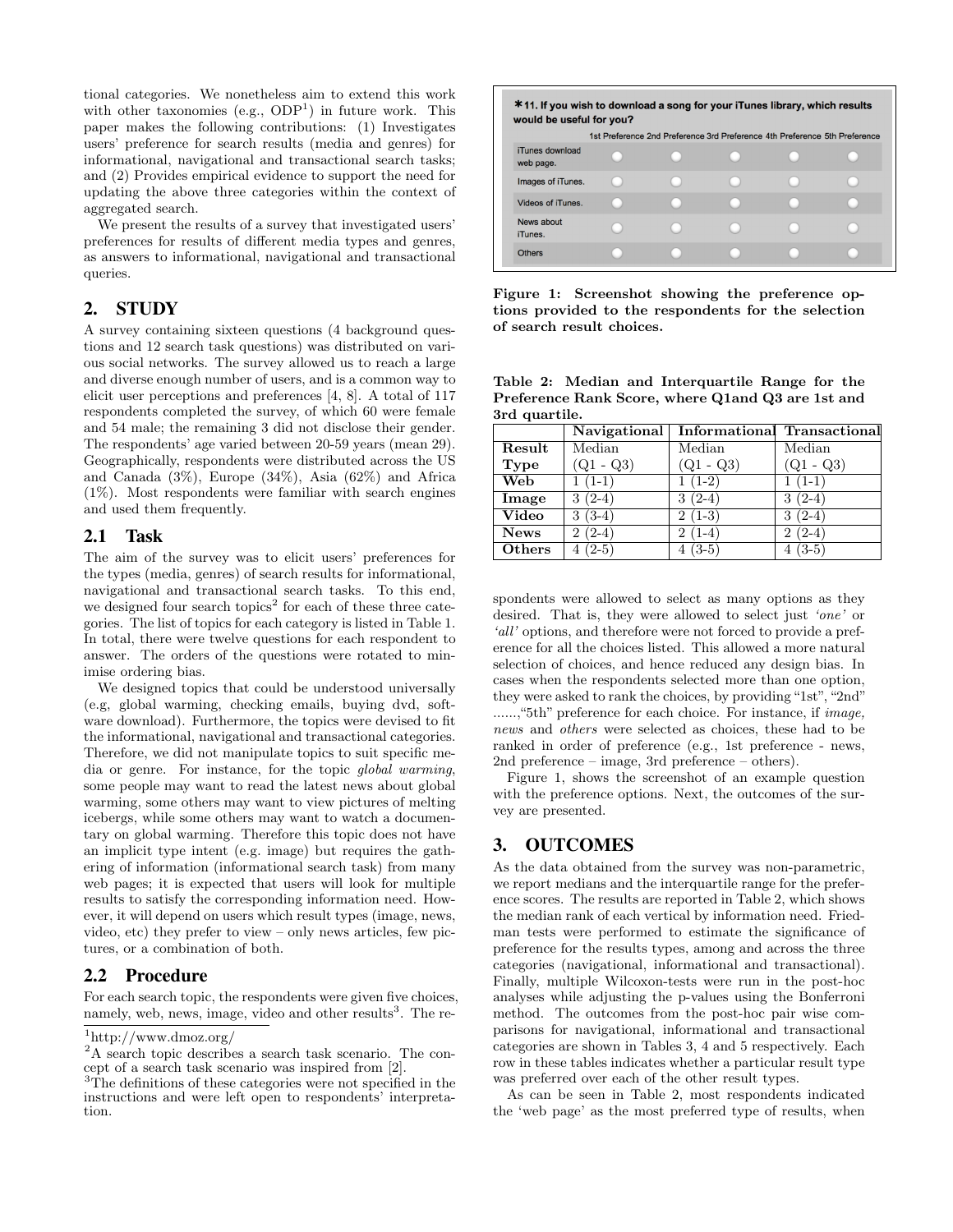Table 1: List of topics presented to the respondents in the survey. The topics for each category (navigational, informational and transactional) are grouped here, but their order was rotated in the survey to minimise ordering bias.

#### Navigational Topics

- 1. When you wish to book tickets with British Airways, which results would be useful for you?
- 2. When you wish to find an address from yellow pages, which results would be useful for you?
- 3. When you wish to check courses of a University, which results would be useful for you?

4. When you wish to check your email (e.g, gmail, hotmail, msn, etc), which results would be useful for you?

#### Informational Topics

- 5. When you wish to learn about salsa dance, which results would be useful for you?
- 6. When you wish to gather information about global warming, which results would be useful for you?
- 7. When you wish to learn on how to make a pancake, which results would be useful for you?
- 8. When you wish to know about 2011 budget, and how it effected farmers, which results would be useful for you?

#### Transactional Topics

- 9. When you wish to download a free software, which results would be useful for you?
- 10. When you wish to download a song for your iTunes library, which results would be useful for you?
- 11. When you wish to file a property complaint, which results would be useful for you?
- 12. When you wish to buy a DVD online, which results would be useful for you?

compared to the other four types (image, video, news and others). The difference was found to be significant for navigational, informational, and transactional cases (rows 1-4 in Tables 3, 4 and 5 ); thus suggesting that "standard" web results are the prime source of information sought by most users. After web results, news was the second most preferred type of results when compared to image, video and others (6th row in Table 2). For the navigational category, news results were significantly preferred over image, video and others results (rows 6, 8 and 9 in Table 3). However, video was equally preferred to news for informational and transactional categories (row 8 in Tables 4 and 5).

Finally, there is a trend for image and video results to come third in preference from respondents for most categories (4th and 5th rows in Table 2). However, post-hoc analyses suggest a significant difference of preference for video and image over 'other results' for all three categories (rows 7 and 10 in Tables 3, 4 and 5). In addition, video results were significantly preferred to image results for informational and transactional cases (row 5 in Tables 4 and 5), while no significant difference was observed for the navigational case (row 5 in Table 3 ). Therefore, it is possible that users may prefer image results instead of video results in some cases, and video results in other cases. In addition, image and video being the third preference indicates that providing image and video results for all queries may not be appreciated by users.

In Tables 3 to 5, in only two occasions were the ranking of result types not significantly different: image-video for navigational, and news-video for informational information needs. This indicates that for navigational needs, neither image or video results are judged as important to users, backing up the results in Table 2, where both are ranked bottom. For informational information needs, both news and video were judged equally important to the search tasks, second only to web (Table 2).

### 4. DISCUSSION

The aim of our study was to investigate, via a survey, users' results preference for navigational, informational, and trans-

| row. no        | Pair           | Z-Score  | p-value      |
|----------------|----------------|----------|--------------|
|                | Web - Image    | $-14.09$ | < 0.0001     |
| $\overline{2}$ | Web - Video    | $-13.95$ | ${}< 0.0001$ |
| 3              | Web - News     | $-13.62$ | < 0.0001     |
| 4              | Web - Others   | $-13.46$ | < 0.0001     |
| 5              | Image - Video  | $-1.34$  | 0.1814       |
| 6              | Image - News   | 5.26     | < 0.0001     |
| 7              | Image - Others | $-4.03$  | < 0.0001     |
| 8              | News - Video   | $-7.69$  | < 0.0001     |
| 9              | News - Others  | $-8.38$  | < 0.0001     |
| 10             | Video - Others | $-3.73$  | 0.0001       |

Table 3: Results of post-hoc pair wise comparisons for navigational category.

actional search topics.

Overall, three key observations can be made from this survey. First, for all query categories, web results continue to be the prime source of information sought by users  $-90\%$ for navigational, 54% for informational and 85% for transactional – suggesting that for an aggregated search result page, web results should always be provided. This echoes the findings of [14] where the importance of web results for aggregated result pages was demonstrated through the mining of query logs.

Second, there appears to be a difference between the result preferences for navigational and transactional queries. From Broder [1], the corresponding information needs for these categories were identified to be focused (i.e., specific website, download, etc). In contrast, our study suggests that users also prefer to view other results, and not just one ("to the point") result, or one type of result. More precisely, for the navigational search topics, in addition to web results, respondents also indicated a preference for news and video results. This may be due to the fact that, since an aggregated result page is often provided for most queries by mod-